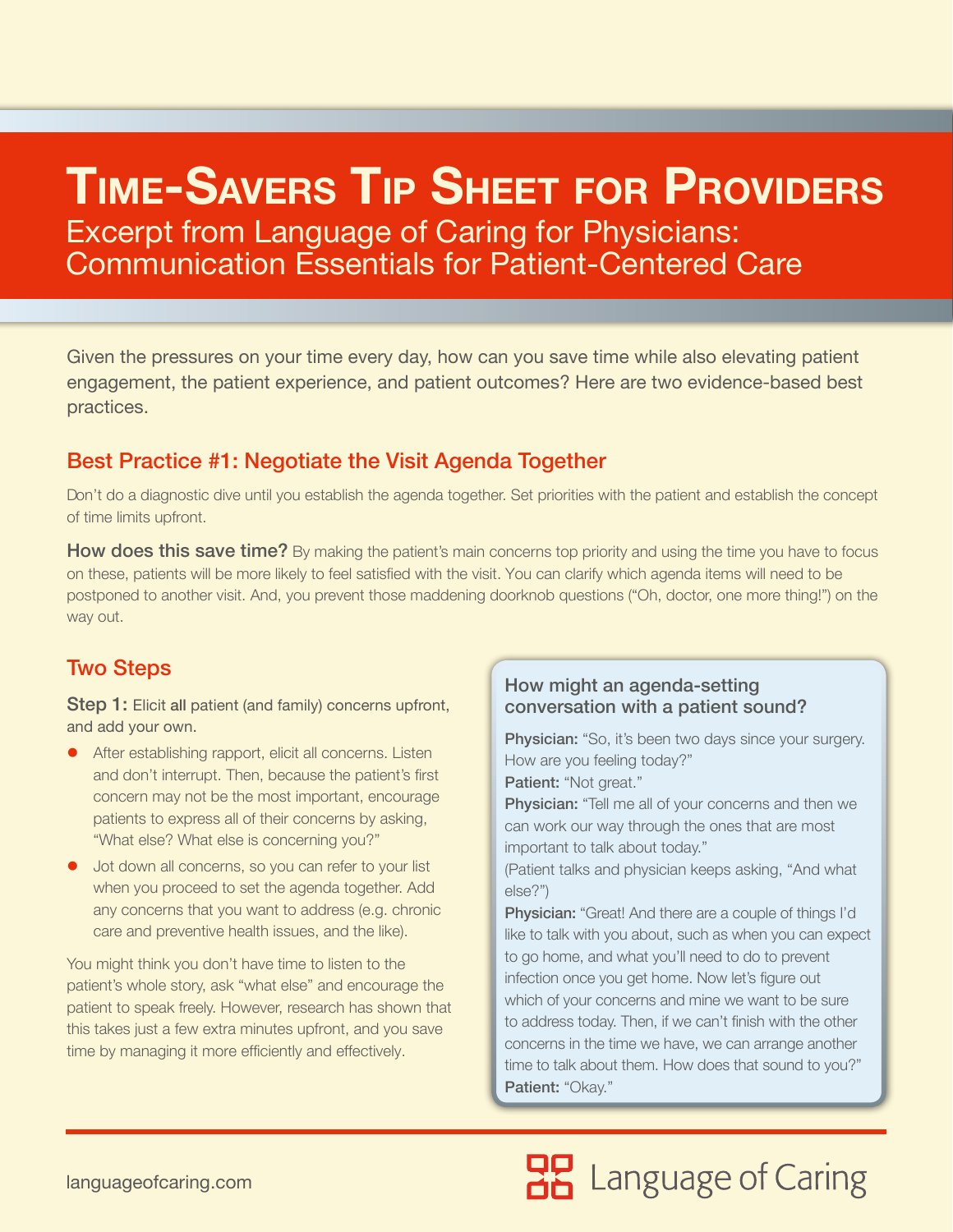Step 2: Together, negotiate an agenda which is workable within your time constraints.

- Order the issues by medical urgency and the patient's level of distress.
- $\bullet$  Discuss a priority order with the patient.
- Together agree on an agenda that fits your time constraints.
- Use partnership language: "We", "us" and "together".

#### How might such a conversation sound?

The physician says, "We have a lot to discuss. You want help with your nausea, your knee pain and your back pain. And you want to discuss when to do your other knee. I want to be sure we discuss when you can plan on going home and your care after you return home. This is a lot. I'd like to agree on the priorities with you, and not try to handle all of it in this one conversation…"

## Best Practice #2: Teach-Back to Ensure Understanding

Toward the end of the visit, using open-ended (not yes-no) questions, check back with the patient to find out what s/he understood. Ensuring patients' understanding is critical to quality care and outcomes.

**How does this save time?** Regardless of how much time and care you take to explain things thoroughly, if the patient does not understand, you have not been effective. In this case, you can expect negative results that consume much more of your precious time and attention — patient anxiety, lack of adherence to the care plan, medication errors, missed appointments, adverse medical outcomes, and even lawsuits. Further, the patient is more likely to call or email you asking, "Now what did you say I was supposed to do?**"**

| What to do                                                                                                                                                                                                                                                                                                                                                                                                          | <b>Examples</b>                                                                                                                                                                                                                                                                                                                                                                                |
|---------------------------------------------------------------------------------------------------------------------------------------------------------------------------------------------------------------------------------------------------------------------------------------------------------------------------------------------------------------------------------------------------------------------|------------------------------------------------------------------------------------------------------------------------------------------------------------------------------------------------------------------------------------------------------------------------------------------------------------------------------------------------------------------------------------------------|
| 1. To determine understanding, ask open-ended, questions.<br>• Closed-ended or "yes-no" questions tell you nothing about<br>what the patient understands or doesn't.<br>• If you ask, "Is that clear?" or "Do you understand?" most<br>people will say "yes" even if it isn't clear, because they don't<br>want to appear slow. Others will say "yes" because they<br>think they understand, but they really don't. | • "What questions do you have? I want to hear them."<br>• "What can I go over so you feel really clear about what's<br>going on?"<br>• "What problems do you foresee with this plan?"                                                                                                                                                                                                          |
| <b>2.</b> Use the "Teach-Back" technique (sometimes called the Tell-<br>Back Collaborative Method).<br>• Ask the person to restate what you've said in his/her own<br>words.<br>• As you ask, sound supportive and nonthreatening, so the<br>patient doesn't feel tested or embarrassed.                                                                                                                            | • "I want to be sure I've explained this well. At this point,<br>what's your understanding of your condition?"<br>• "I want to be sure I've been clear. What do you understand<br>to be the most important things to do when you get<br>home?"<br>• "Okay, Mr. Simpson, I bet when you get home, your<br>daughter will ask you what we talked about today. What are<br>you going to tell her?" |
| <b>3.</b> Listen; clarify any information gaps or misunderstandings,<br>and check understanding again.                                                                                                                                                                                                                                                                                                              | "Yes, and I just want to emphasize one important thing that I<br>might not have explained well enough"                                                                                                                                                                                                                                                                                         |

## Bottom Line

Time and quality don't have to be a trade-off. By managing your time efficiently and applying patient and family-centered communication skills, you can save time while achieving patient engagement and quality outcomes.

#### [languageofcaring.com](http://languageofcaring.com)

Achieving an unparalleled patient experience and a culture of caring through exceptional communication!

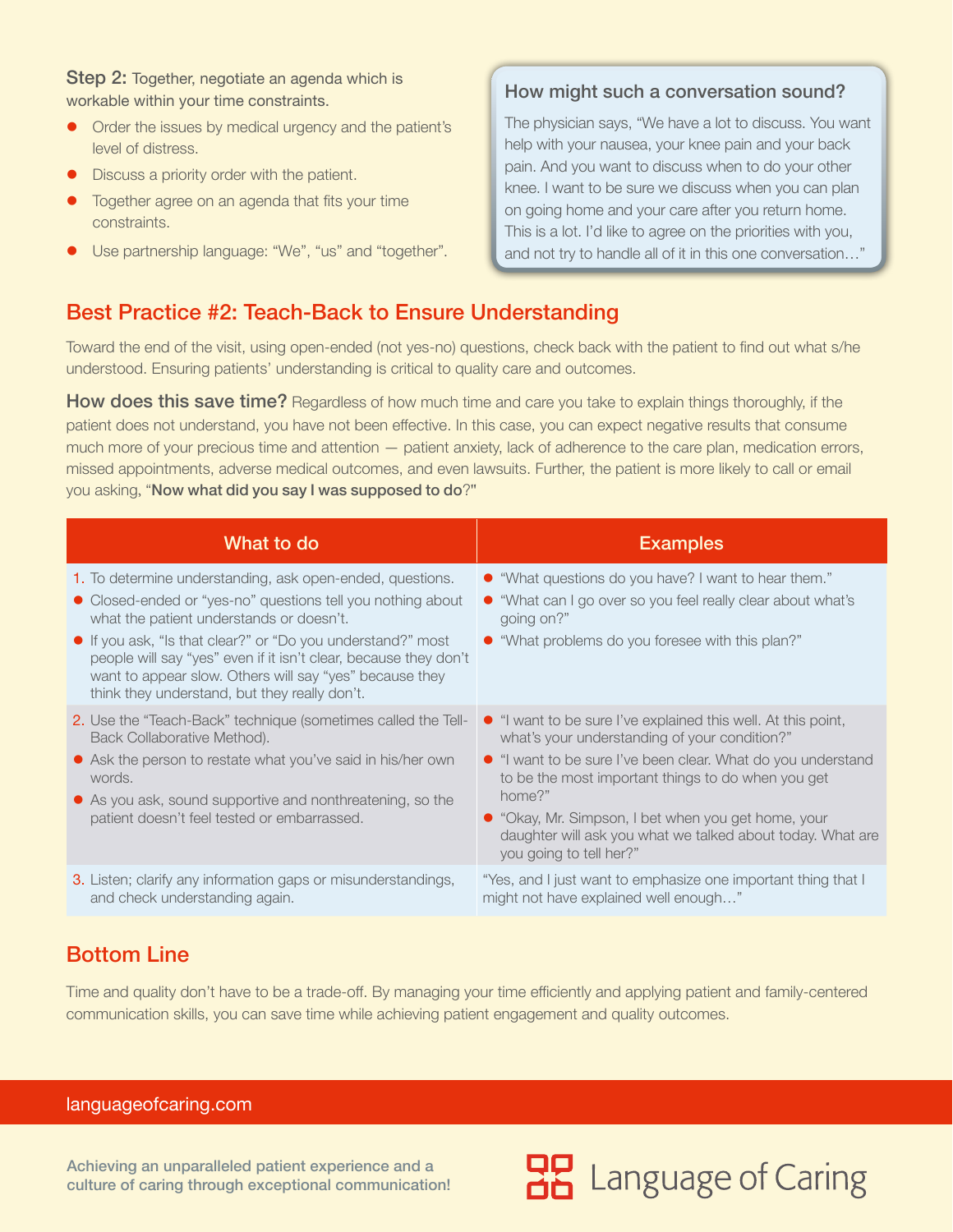

## **NEW UPDATED VIDEOS**

**Presented by Physicians:** Carla Rotering, MD; Pulmonologist, Banner Health; Jeremy Blanchard, MD, CMO, St. James Healthcare; and Naifa Busaidy, MD, Epidemiologist, MD Anderson Cancer Center

# **Language of Caring for Physicians®**

Strengthen the #1 source of physician satisfaction—the patient-physician relationship. Engage and revitalize physician energy and commitment.

## **Realities**

- 1. Less autonomy, endless paperwork, the strain of defensive medicine, crushing job stress and time pressure
- 2. Anxiety about CAHPS scores and penalties for static scores
- **3.** Consumer scrutiny and the social media grapevine
- 4. The loss of relationships
- **5.** The challenges of team-delivered care

#### Strengthen physician communication and everyone benefits

A Stronger Patient-Physician Relationship

Effective Patient/Family Engagement

Higher Scores

Higher Earnings

Care Team Collaboration

Patient Retention and Loyalty

More Fulfilling Work

#### [languageofcaring.com](http://languageofcaring.com)

### Powerful Physician Engagement and Development Program

Developed by Wendy Leebov, EdD and Carla Rotering, MD; grounded in evidence-based best practices

#### Eight Modules

- 1. The Communication Solution
- 2. Mindful Practice
- 3. Collaboration and Teamwork
- 4. Effective Openings and Closings
- 5. Engaging Patients and Families as Partners
- 6. Communicating with Empathy
- 7. Effective Explanations
- 8. Hard Conversations

#### **Features**

- Workable within significant time constraints; CME-ready
- Blended learning with short team sessions, videos, skill reference cards, and web-based tools
- Compelling videos filmed at MD Anderson with vivid examples for inpatient, outpatient and medical office settings
- Coaches to guide implementation and provide ongoing support

**HP** Language of Caring

 $\bullet$  Mobile, modular, easy access through secure client portal

Achieving an unparalleled patient experience and a culture of caring through exceptional communication!